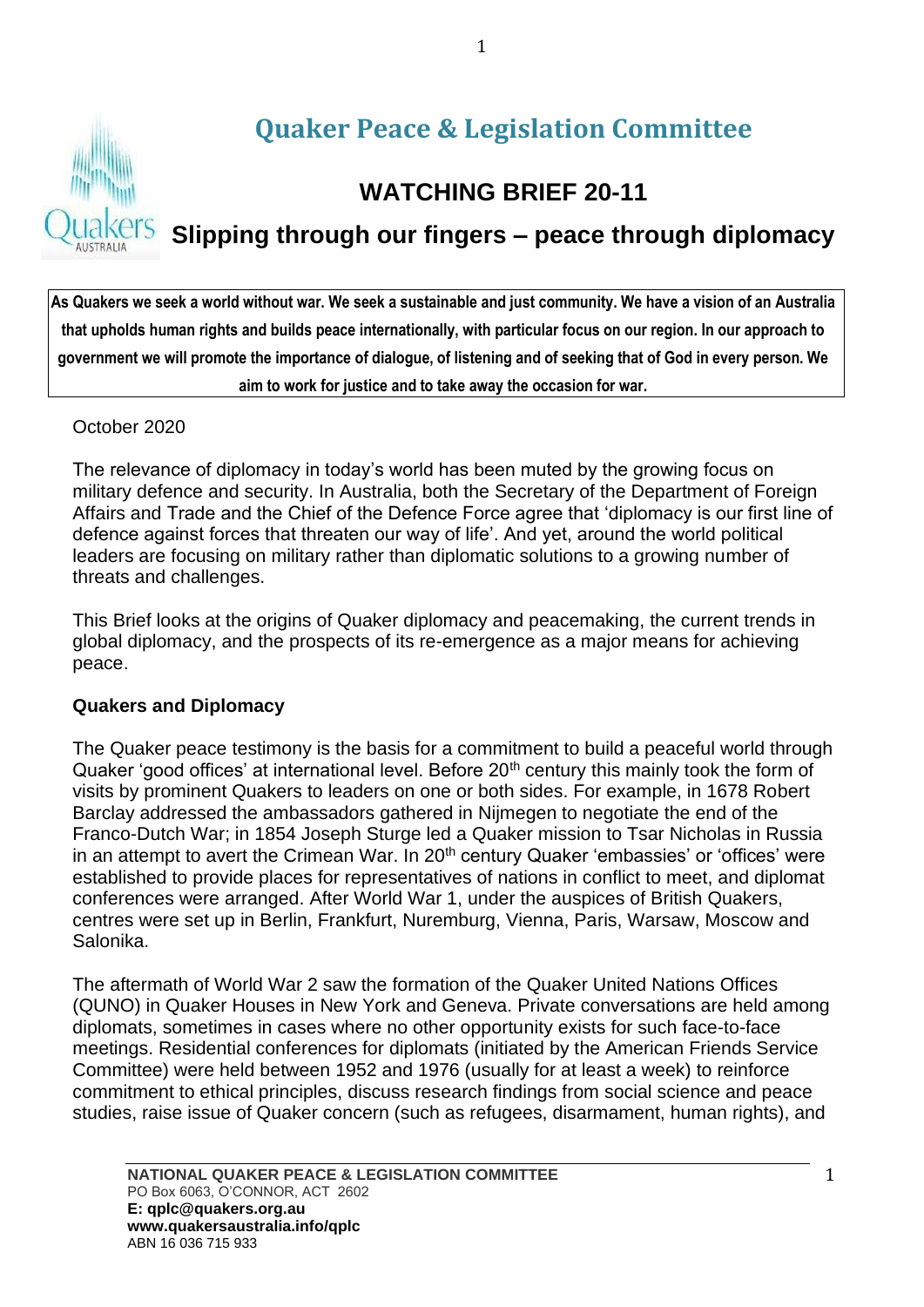to facilitate human contact across political divides. Shorter conferences have been held since then.

The Quaker approach is summed up by the following QUNO statement – *Our work is rooted in the Quaker testimonies of peace, truth, justice, equality and simplicity. We understand peace as more than the absence of war and violence, recognising the need to look for what seeds of war there may be in all our social, political and economic relationships*.

## **Indigenous Diplomacy**

Indigenous diplomatic practices have existed on the Australian continent for tens of thousands of years, governing relations between Aboriginal and Torres Strait Island clans and nations, as well as overseas traders.

Message sticks were a tradition between distant communities to maintain diplomatic relations. The sticks were decorative and also carried signs intended for particular recipients. The carrier would usually have memorized a statement to make to the recipient. An example on display in the 'Endeavour' exhibition at the National Museum of Australia in Canberra is a filmed re-creation of how Indigenous people passed along a message that James Cook's expedition had arrived and was travelling up the east coast of Australia.

On 8 October 2020 new Senator Lydia Thorpe (a Gunnai and Gunditjmara woman from Victoria) entered the Senate chamber carrying a large message stick with 441 carefully painted marks. The lines represented the First Nations people who have died under police supervision since the 1991 Royal Commission into Deaths in Custody. In 2019 Alwyn Doolan (Gooreng and Wakka man from Queensland) walked from Cape York to Canberra via Tasmania and Melbourne to submit a tribal law notice to the Australian government to declare First Nations sovereignty and open a new dialogue with the First Nations of this Land.

The Uluru Statement from the Heart (2017) was itself a form of diplomacy, inviting all Australians to walk with Indigenous people. It affirmed the spirituality basis of First Nations sovereignty that co-exists with the Crown; called for a Voice to be enshrined in the constitution, and a Makarrata commission to supervise agreement between governments and First Nations and enable truth telling about our history.

The Australian National University's College of Diplomacy has introduced an inaugural course in Aboriginal and Torres Strait Islander diplomacy in recognition of the traditional principles which are seen as important to creating legitimate dialogue. Case studies will initially be drawn from Yolgnu culture in East Arnhem Land, and from the Torres Strait.

# **Women and Diplomacy**

Elise Boulding (Quaker Historian and Peace Researcher) has identified several significant elements of women's contribution to diplomacy over the years:

• The emergence of women's peace societies occurred around the time of the Treaty of Vienna (1815) and focused particularly on militarism, the effects of arms races, and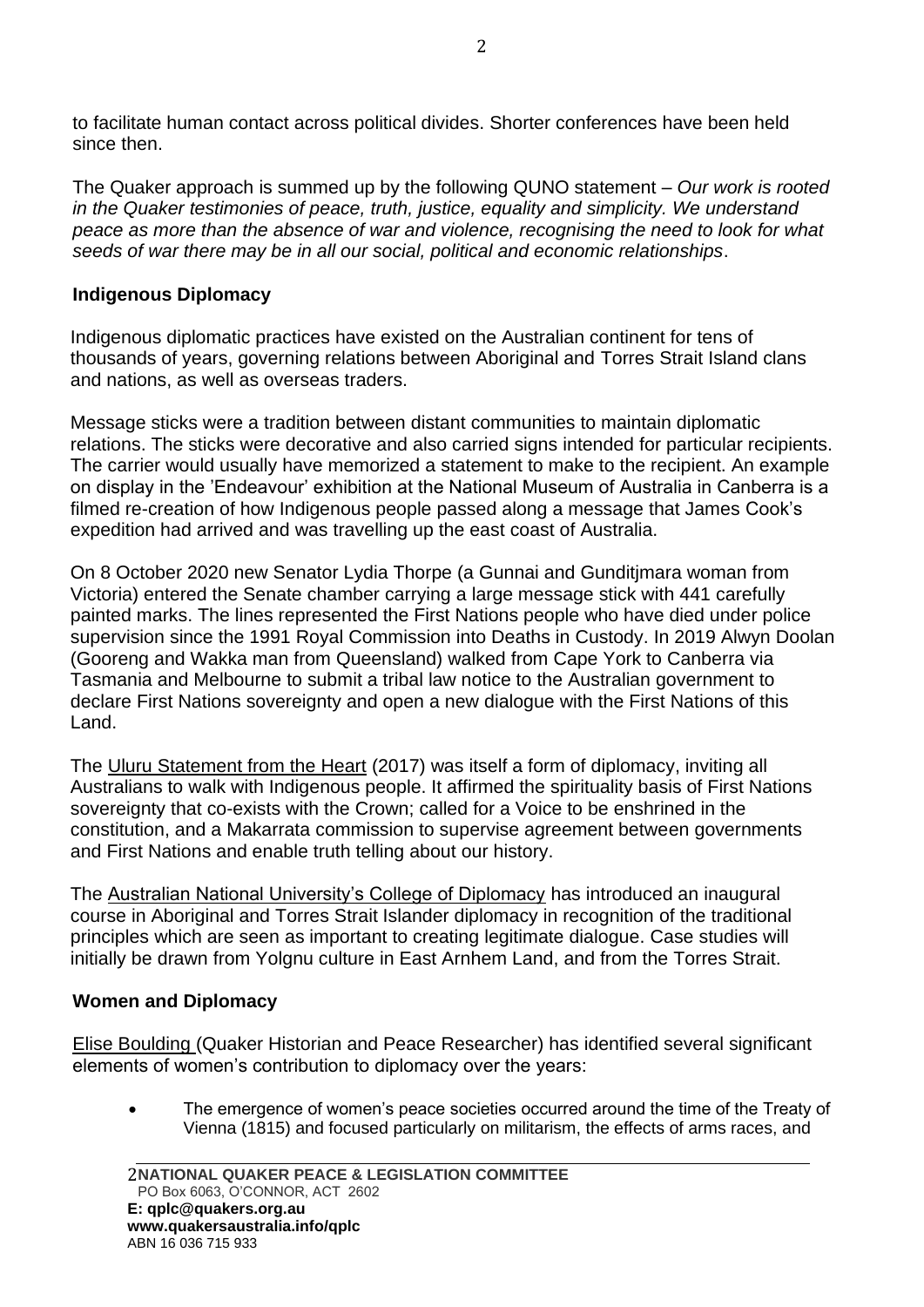ways to help end war. Berthas Suttner wrote *Down with Arms* and persuaded Alfred Nobel to endow the Nobel Peace Prize.

- The work of women in pressing for a permanent league of states to keep the peace was instrumental in the setting up of the first Hague Peace Conference in 1889 and the Universal Peace Congress in 1894.
- Women scholars formed the Women's Peace Study Group of the International Peace Research Association in the 1970s to work to eliminate social violence. Women were active in the anti-nuclear movement and the ending of the Vietnam War. The spread of women's NGOs worldwide eventually led to the 1995 International Women's Conference.

Karin Aggestam and Ann Towers (*Feminist Journal of Politics*, 6 July 2018) say that the reconstitution of diplomacy is linked to gender and the practice of exclusion and inclusion of women and men over time. "We understand diplomacy basically as a set of assumptions, institutions and processes for managing international relations peacefully". There is a need to

provide more focus on Africa, Asia and Latin America. Ethnographic research and feminist theory can generate transformative change in diplomacy. In 2014, 85% of ambassadors were

men, and an even higher proportion of negotiators and mediators were men. The UN **Security** 

Council 'Women and Peace' resolution 1325 has helped change things to some extent, but formal diplomacy still shows a predominance of men.

Susan Harris Rimmer (Griffith University) wrote in 2018 that "one of the most important changes

to modern diplomacy is the increased participation of women, both as foreign policy elites and in wider transnational networks. If the most fundamental aspect of diplomacy is human interactions, then the new representation of women and LGBTI persons in the practice of diplomacy since the mid-twentieth century should have made a profound impact on the field of diplomacy studies. Moreover, societal changes in gender relations have affected some of the content and focus of foreign policy, along with the advent of female foreign ministers". She adds however that "the 'business model' of diplomacy has been resistant to transformation on gender equality grounds so far, and the ideal diplomat is still gendered heterosexual upper-class rational and masculine".

Melissa Conley Tyler and Richa Jheengun (*Australian Outlook*, 8 March 2020) say that, after many years of under-representation, the number of women in senior positions in foreign policy and diplomacy has increased significantly in Australia. Forty percent of career ambassadors, high commissioners and consuls are female. This is the result of a *Women in Leadership Strategy* over five years. This compares with 18% in India, 12% in Indonesia, 2% in Japan, and 5% in South Korea. Sahera Suman (Executive Director of UNAA) says that greater diversity brings benefits for diplomacy- more creative solutions, deeper engagement with constituents, and differentiated dialogue.

# **Diplomacy At Risk**

The Macquarie Dictionary defines 'diplomacy' as the science of conducting negotiations between states. It involves skills of artful management. It has become common practice for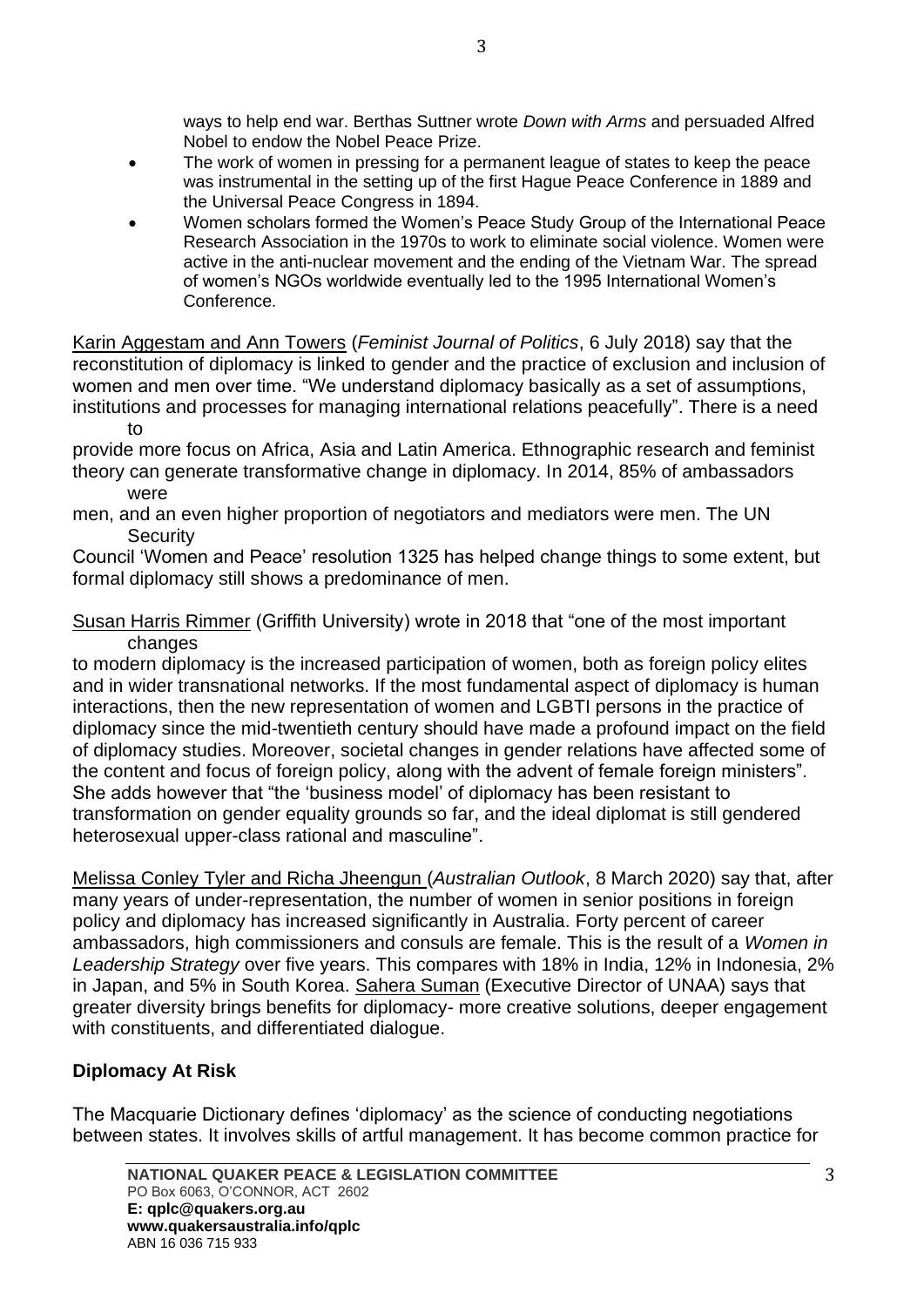nations to allocate significant resources to professionals who practice diplomacy. There are two 'tracks' of diplomacy used today – official diplomacy and unofficial or informal diplomacy. However, trends over recent years have led to a reduction in priority for official diplomacy, as highlighted by the following:

- In Britain, there are 14,000 employees of the (now re-named) Foreign, Commonwealth and Development Office, but the number of overseas staff has been cut by 1000 in the past 30 years (*The Guardian*, 18 June 2019) leaving core diplomatic funding at its lowest for 20 years (and a drop from 0.5% to 0.1% of public spending since 2013.
- In Canada, there are concerns at the lack of resources, dilution of professionalism, and greater security threats to diplomats (*Global Affairs*), and aid has dropped to  $0.28\%$  of GNI – 15<sup>th</sup> in the OECD.
- In the first 8 months of the Trump Administration in USA, 12% of foreign affairs officers departed, mainly ambassadors and senior public servants, and hiring freeze slashed intake from 366 in 2016 to 100 in 2017. 160 overseas postings are vacant (*The Informant*, 12 Oct 2020).
- The resourcing of the Australian Department of Foreign Affairs and Trade (DFAT) has 'flatlined'. According to the Lowy Institute (Interpreter, 7 Oct 2020), over the last three years GDP has tripled, defence spending about the same. There are now 860 diplomatic staff posted overseas, 90 fewer than in 1989. This covers 86 missions and is one of the smallest networks of all developed nations. The latest federal budget has little extra to offer, despite the more challenging international environment. Aid spending is also at an all-time low.

### **Australia and Diplomacy**

John Langmore (University of Melbourne) is principal author of a new book *Security Through Sustainable Peace* (Melbourne University 2020), funded in part by DFAT. It includes two research projects: the first was to find out how some other states (Canada, Malaysia, New Zealand, Norway, South Africa, UK and USA) support peace processes; the second was surveying 120 current and former Australian diplomats, academics, police and defence officers. His book makes the following points:

- There is a global imperative to prevent violent conflicts and support positive through political rather than military means. Yet the build-up of military forces has not been matched by enhancing diplomatic resources.
- Australia has done well through its peace-related activities in Cambodia, the Solomons and Bougainville, and has the capacity to do more. The lessons learned can be applied elsewhere. The commitment to the Pacific as a result of these interventions shows that value of taking peace initiatives and working cooperatively with partners in the region. An example could be a Regional Neighbourhood Development Program to promote self-help, civil society, and effective aid.
- Australia should give priority to strengthening the rules-based international order, building regional dialogues, and encouraging bilateral relationships with countries with which we have economic, environmental and social interdependence.
- Public awareness could be raised through the creation of a Ministry for Peace. The Joint Parliamentary Committee on Foreign Affairs, Defence and Trade should take on analysis and fact-finding. The Civil-Military Centre should move from Defence to Prime Minister & Cabinet and given extra funds for conflict resolution work. The new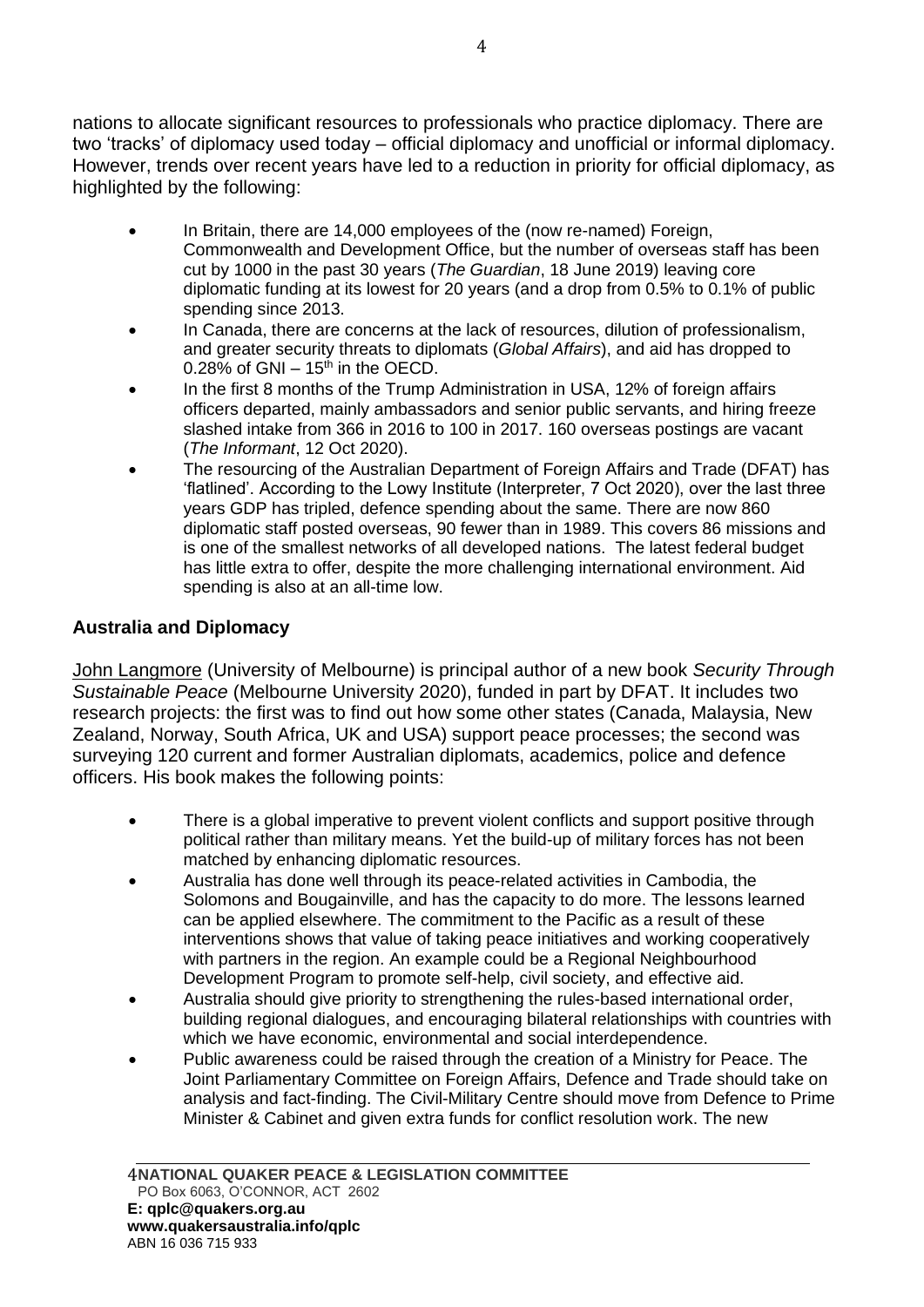Diplomatic Academy in DFAT should be developed to ensure better training about emerging issues and about skills such as negotiation and mediation.

- Australia should increase its contribution to the UN Department of Political and Peacebuilding Affairs, and the Joint Fund for the 2030 Agenda for Sustainable Development. The Australian Mission to the UN should be increased.
- Australia should reinforce its good efforts on enhancing women's civil society leadership and participation in decision-making in our region.
- In view of Australia's active role in creating the Arms Trade Treaty in 2014, there should be an independent review of the government's defence export strategy to ensure it will not add to the potential for violent conflicts.
- "Reforming the balance between diplomatic, military, aid and intelligence expenditure would be a necessary feature of implementing a strategy of security though sustainable peace".

Alison Broinowski (ANU Crawford School of Public Policy, and former diplomat) wrote in 2016 that 'such power as DFAT used to have in the bureaucracy has been eroded by Australia's increasingly presidential executive structure, in which the Prime Minister's Department is now a mini-government, with an elite cadre of specialist advisers, while DFAT is largely left with the mundane tasks'.

Jonathan Pryke (Lowy Institute) wrote in July 2020 that, despite the Prime Minister stating that "defence, development and diplomacy" are part of Australia's response to a less secure world environment, the balance is askew. The DFAT budget will be smaller in 2022 than 15 vears earlier, our diplomatic 'footprint' has shrunk, and the aid program has been cut by a third since 2013 while defence will grow by a third in the next few years. He says that diplomats are vital in building relationships and understanding culture and context to help inform decisions.

Richard Moore (Australian Institute of International Affairs) reported that, at Alexander Downer's initiative as Minister, in 2006 DFAT set up the Office of Development Effectiveness. Julie Bishop as Minister reinforced its importance as a way to maintain scrutiny of the aid program. But DFAT has now disbanded the office without public announcement. This will reduce the effectiveness of the aid program and diminish DFAT's ability to argue its case for more funding in future national Budgets.

# **The Challenge**

Diplomacy has vital features that are still essential for the world – the capacity to bring people together for sharing dialogue, building mutual understanding, and reducing tensions. The skills involved (whether in a formal or informal process) include communication, impartiality, patience, risk-taking, and sensitivity to the particular situation and the personalities involved.

In Australia, there is now an imbalance between military and diplomatic energy and resources – with the result that the more thorough diplomatic approach is being sidelined by 'sabre-rattling' and militarization – not only in defence but in civil crises such as bushfires. Our political representatives need to hear more from us as citizens about the value of diplomacy and non-violent options for peacemaking.

#### **QPLC Priority**